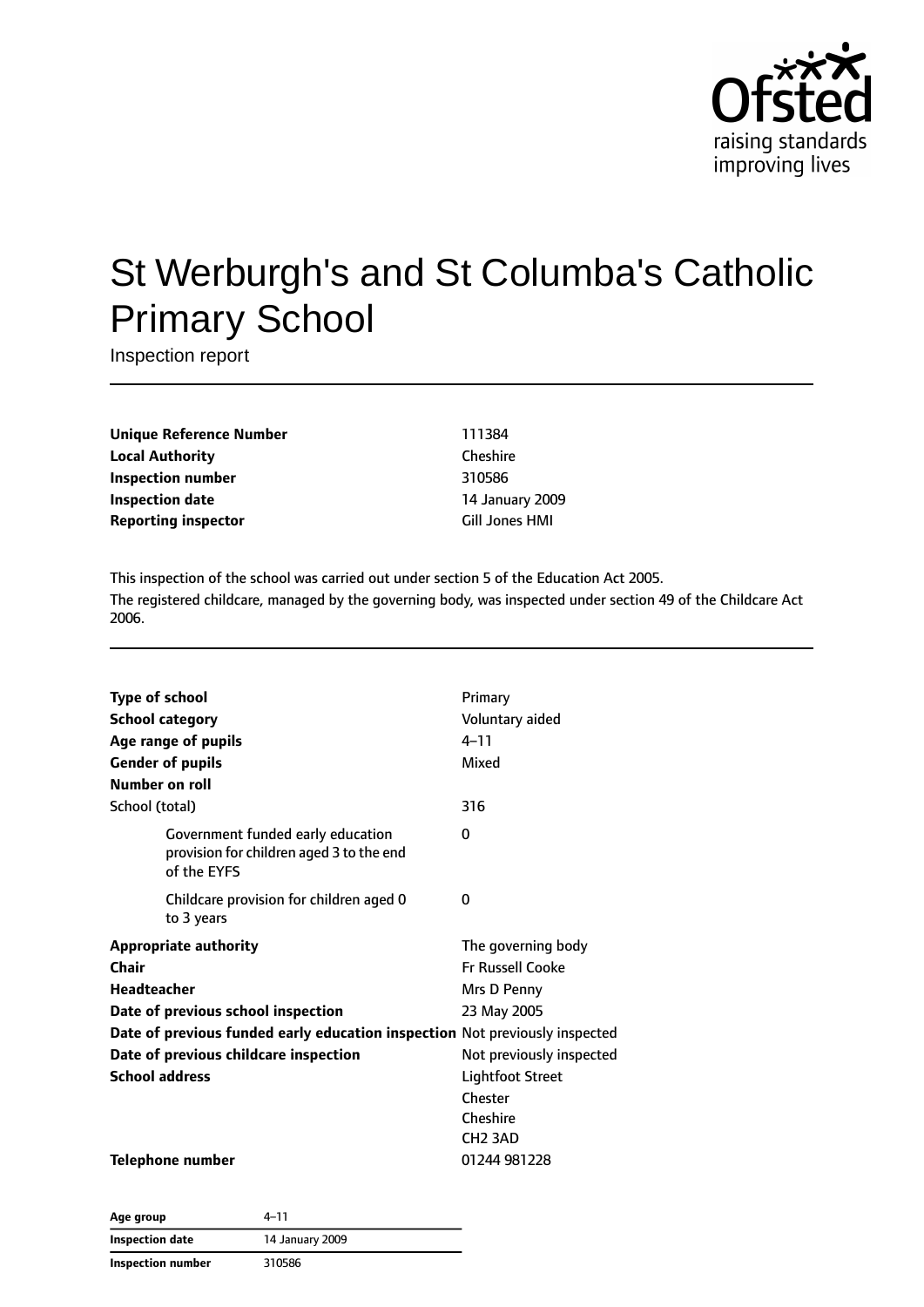**Fax number** 01244 350540

| Age group         | 4-11            |
|-------------------|-----------------|
| Inspection date   | 14 January 2009 |
| Inspection number | 310586          |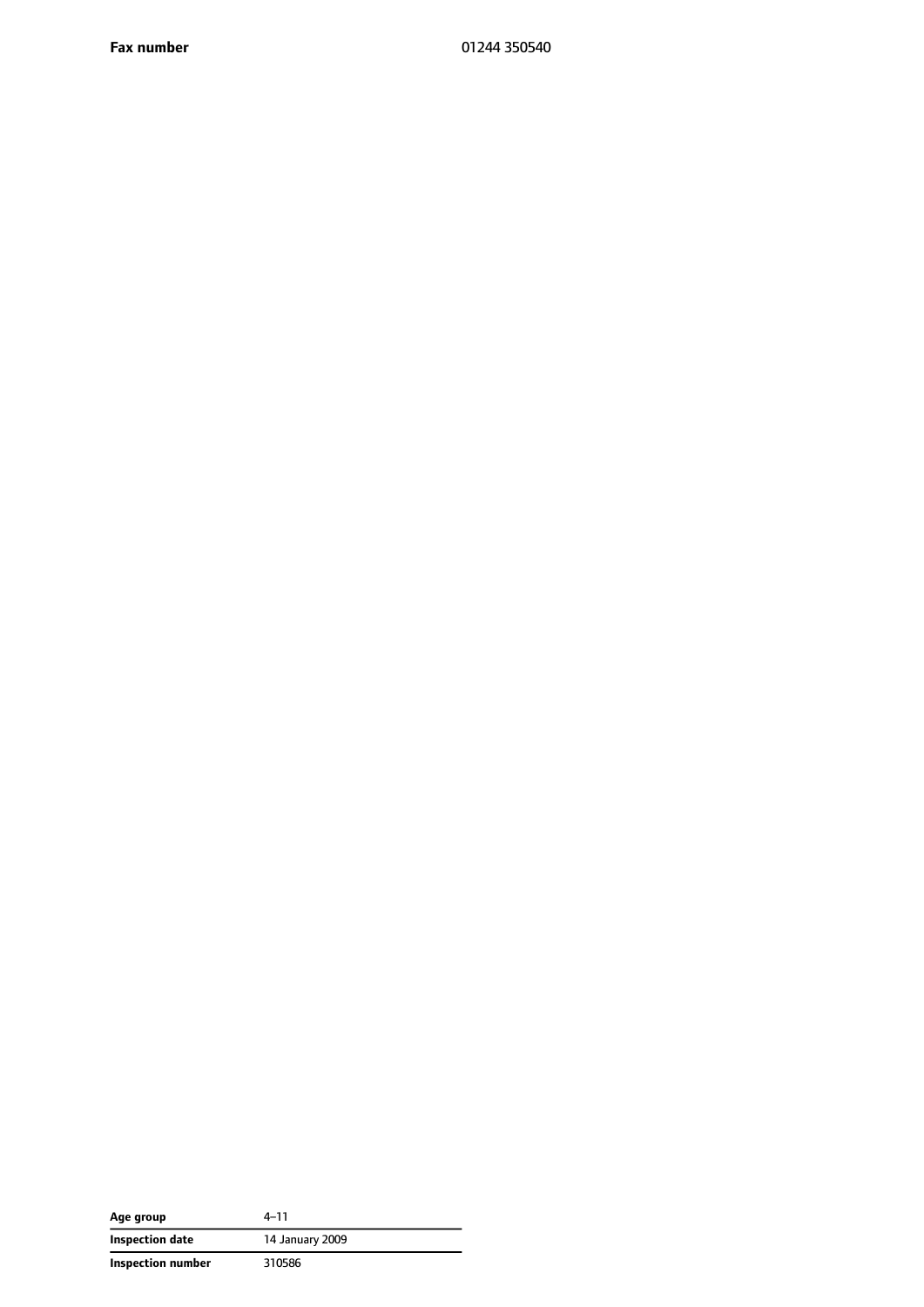.

<sup>©</sup> Crown copyright 2009

Website: www.ofsted.gov.uk

This document may be reproduced in whole or in part for non-commercial educational purposes, provided that the information quoted is reproduced without adaptation and the source and date of publication are stated.

Further copies of this report are obtainable from the school. Under the Education Act 2005, the school must provide a copy of this report free of charge to certain categories of people. A charge not exceeding the full cost of reproduction may be made for any other copies supplied.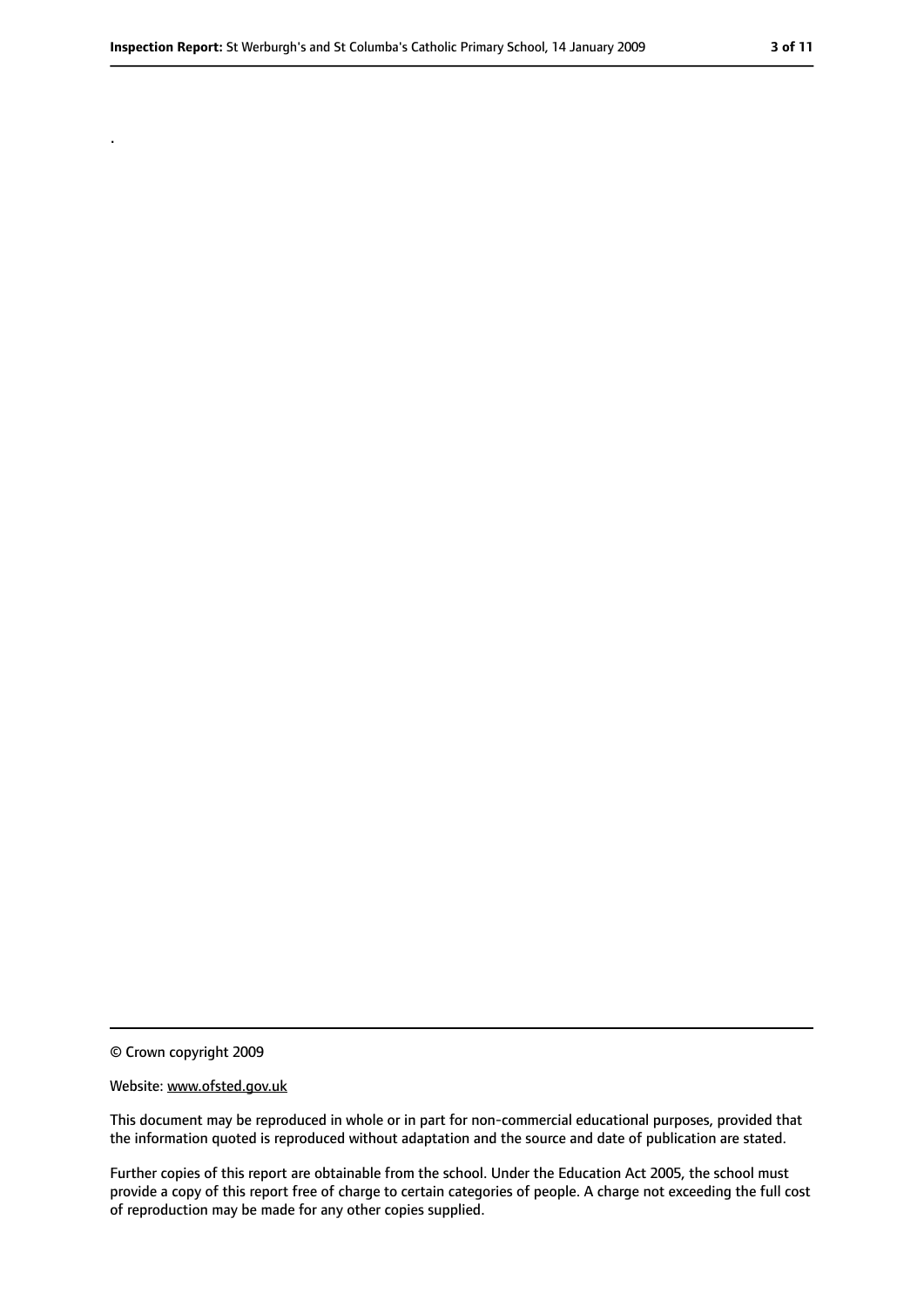## **Introduction**

The inspection was carried out by one of Her Majesty's Inspectors and an Additional Inspector.

The inspectors evaluated the overall effectiveness of the school and investigated the following issues: pupils' achievement; their personal development and well-being; the quality of care, guidance and support; and the effectiveness of the leadership and management. Evidence was gathered from: observing lessons; scrutinising school documentation and questionnaires completed by parents; and through discussions with children, governors, staff and the headteacher.

Other aspects of the school's work were not investigated in detail, but the inspectors found evidence to suggest that the school's own assessments, as given in its self-evaluation, were justified. Such assessments have been included, where appropriate, in this report.

## **Description of the school**

This is a larger than average sized primary school situated near the centre of Chester. Pupils who attend the school come from a wide range of backgrounds but with a higher proportion than average from relatively advantaged homes. The percentage of pupils eligible for free school meals is well below the national average. There is a lower proportion of pupils than average with learning difficulties and/or disabilities although the percentage with a statement of special educational need is in line with the national average. The majority of pupils are of White British heritage. The percentage of pupils from minority ethnic backgrounds is well below that found nationally, though an increasing proportion of the new arrivals are at the early stages of learning English. The school population increased in 2008 following the closure of a local infant school. A new headteacher took up her post in September 2008.

The school has a breakfast club and an after school club. A separate inspection report for this provision is available on the Ofsted website.

## **Key for inspection grades**

| Grade 1 | Outstanding  |
|---------|--------------|
| Grade 2 | Good         |
| Grade 3 | Satisfactory |
| Grade 4 | Inadequate   |
|         |              |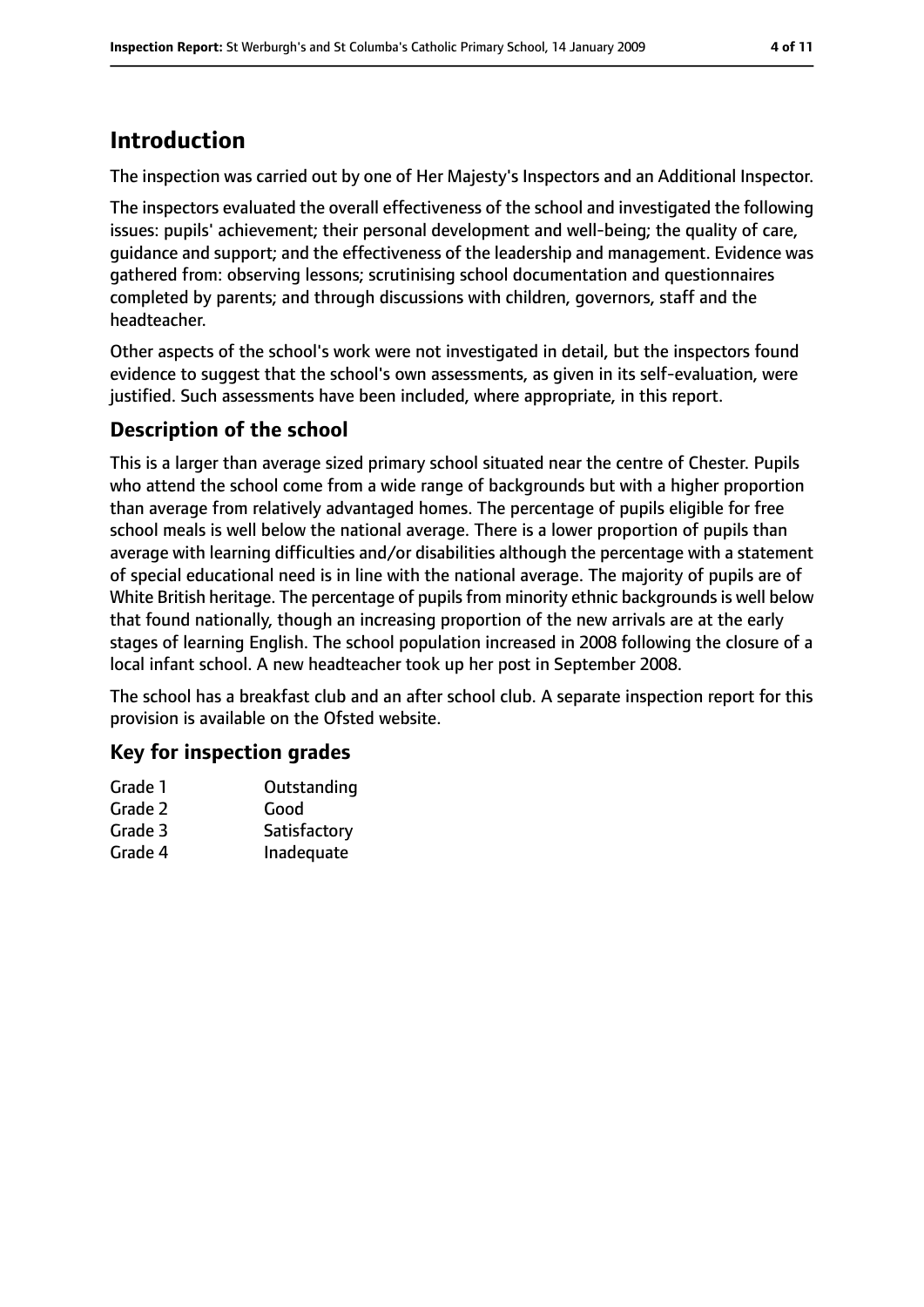## **Overall effectiveness of the school**

#### **Grade: 3**

This is a caring school which is providing a satisfactory quality of education, overall. Some aspects of its work, such as the pupils' personal development and well-being and the curriculum, are good. Children start school at ages four and five with a wide range of abilities. However, a large proportion has skills, knowledge and understanding at levels that are above those typical for children of this age nationally. They make satisfactory progress in English, mathematics and science, reaching standards that are generally above average by age 11. A new headteacher started in September 2008 following the retirement of the previous headteacher in July 2007. The intervening period coincided with some unavoidable instability and disruption to staffing, resulting in the underachievement of some pupils. However, the temporary leadership steered a steady course during this time and minimised disruption.

The new headteacher has made an accurate evaluation of the school's strengths and weaknesses and has plans of good quality to improve the school. However, these have yet to be fully implemented. She has made a positive start by creating new spaces for small groups to be taught and refining the system for tracking individual pupils' progress. The senior leadership team has been strengthened recently by the return of the deputy headteacher in December 2008 from maternity leave. The head and deputy head have high expectations for pupils' achievement in all aspects of school life. They are working effectively together and are well supported by conscientious staff.

The pupils are articulate, polite and courteous to visitors. Overwhelmingly, parents say their children are happy at school and they appreciate the good level of care and support provided by staff. The pupils' behaviour, attendance and punctuality are good. Pupils have high expectations of themselves and positive attitudes towards learning. They say they make friends easily. A small minority of pupils report that there are some instances of unruly behaviour in the playground. They are confident to tell their teachers about this but not all pupils feel it is dealt with fairly. As a result, the headteacher is revising the school behaviour policy. Pupils who join the school from minority ethnic groups feel well supported and welcomed by their peers. Older pupils have a good knowledge of healthy lifestyles and appreciate the healthy snacks that are provided by the school. The pupils enjoy the exceptionally wide range of extra-curricular activities, particularly the residential visits which they say help them to work together to solve problems. The school council is proud of its work, especially the new wetland garden.

Following the last inspection, the standards reached at the end of Key Stage 1 fell to below the national average in reading, writing and mathematics. However, in 2008 standardsimproved and are now broadly in line with the national average for 7 year olds, though fewer pupils reach the higher Level 3 in writing and mathematics than is found nationally. At the end of Key Stage 2, standards have fluctuated since the last inspection. In 2007, they were well above average. All the pupils reached the national standards expected for 11 year olds in English, mathematics and science and two-thirds reached the higher Level 5, in English. However, the school's own data shows that the standards reached by 11 year olds in 2008 are lower than in the previous year and closer to the standards achieved since the last inspection. The school did not meet its targets and more able pupils did less well than expected. Overall, standards have remained above the national average at the end of Key Stage 2. This represents only satisfactory achievement for the majority of pupils, taking into account their relatively high starting points, and standards should be higher, especially for the more able. The standard of work in pupils'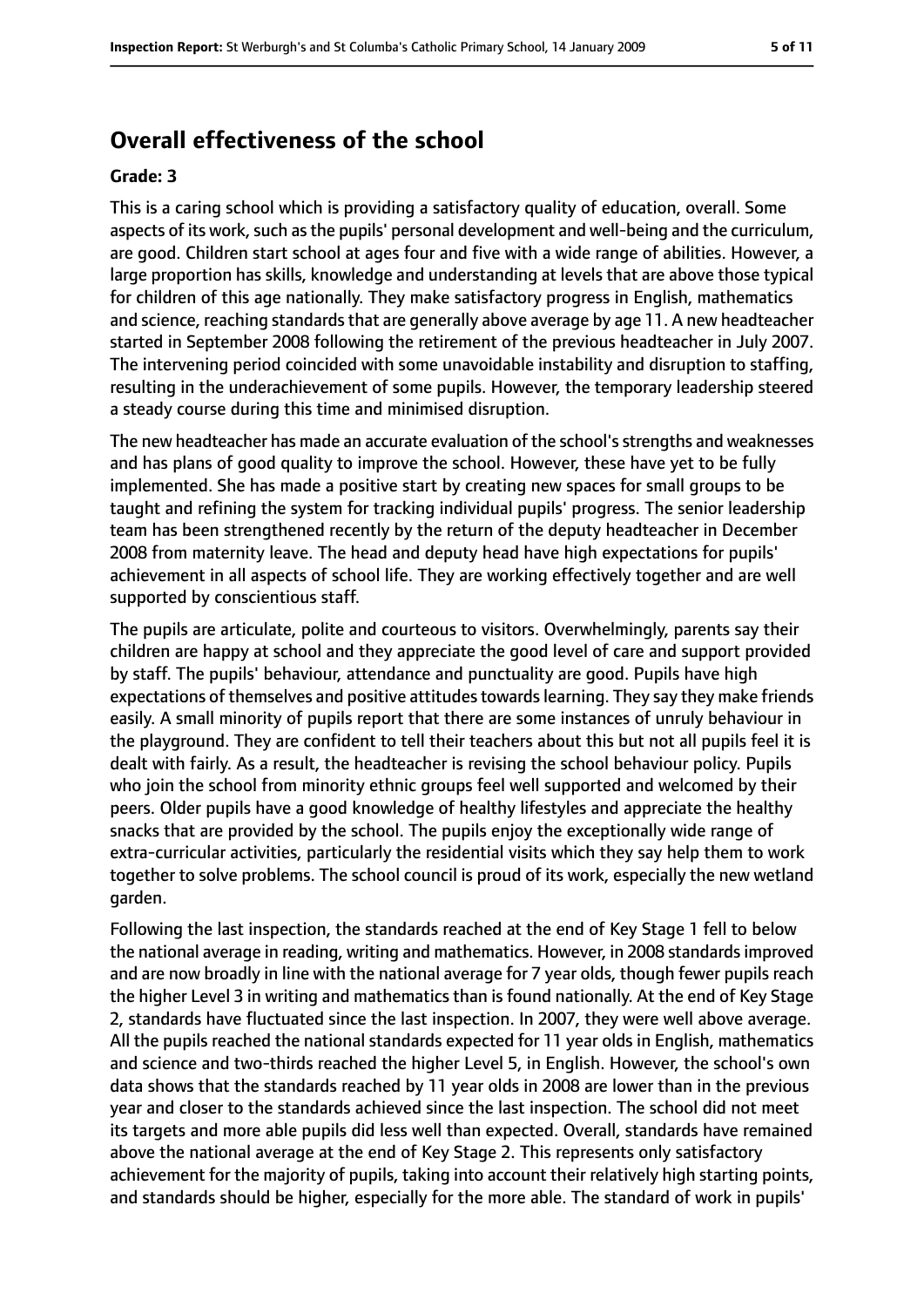exercise books is satisfactory. The new leadership team has identified a significant proportion of pupils who are not achieving as well as they could. As a result, challenging targets are now set for pupils and additional support is provided. However, it is too soon for these actions to impact on standards achieved. Pupils with learning difficulties and/or disabilities and those with English as an additional language achieve well.

The quality of teaching and learning is satisfactory, overall. No outstanding teaching was seen during the inspection. Relationships between staff and pupils are good. Typically, teaching is lively and teachers engage the pupils' interest well. For example, in a good lesson, the teacher presented a dramatic retelling of a local Chester myth about King Harold to enhance the pupils' understanding. Consequently, they were highly motivated to write their own local myths. Where teaching is no better than satisfactory, it is mainly because the learning needs of pupils are not taken sufficiently into account. This is particularly pertinent in respect of the more able pupils who are not given sufficiently challenging activities and therefore do not make the progress of which they are capable. Teaching assistants are delegated well and provide good quality support to the pupils with learning difficulties and/or disabilities, enabling these pupils to make good progress.

The curriculum is good. It meets statutory requirements and provides a good range of creative and cultural experiences for the pupils, making good use of excellent local resources. There is an appropriate emphasis on the basic skills and links are starting to be made between subjects, for example, by using English skills in science. French is taught throughout the school. Effective use is made of information and communication technology (ICT) for research. An excellent range of enrichment activities is provided, including two residential visits.

The school meets all current requirements for safeguarding the health and safety of its pupils. It provides good pastoral care. It works well in partnership with other local schools and pupils are well prepared for secondary school. The school is making satisfactory progress towards promoting community cohesion through its work in the parish community. Good relationships exist with external agencies. They work well with the school to support the needs of the most vulnerable pupils and their families. Children who join the school at times other than Reception report that they enjoy school. Parents say they feel welcome. However, many say they would appreciate more regular information on the standards reached by their children, so that they can help them to make better progress. The guidance given to pupils in lessons is satisfactory. The school is introducing learning targets, but practice is not yet consistent across all classes. Marking is generally encouraging, but most does not show pupils how to improve their work or what they need to learn next.

Governors are committed to the school and know the local community well. They recognise the need for improvement and that they should monitor the school's improvement plan closely and regularly in order to check the progress being made against improved outcomes for pupils. Appropriate action has been taken to secure improvement. This, together with the strength and impact to date of the new senior leadership team, demonstrates that the school has good capacity to improve.

## **Effectiveness of the Early Years Foundation Stage**

## **Grade: 3**

Children enter the Early Years Foundation Stage (EYFS Ä Reception) from 22 different pre-school settings. As a result, they arrive with very different experiences and levels of confidence. The arrangements to provide staff with a secure knowledge of children's ability on starting school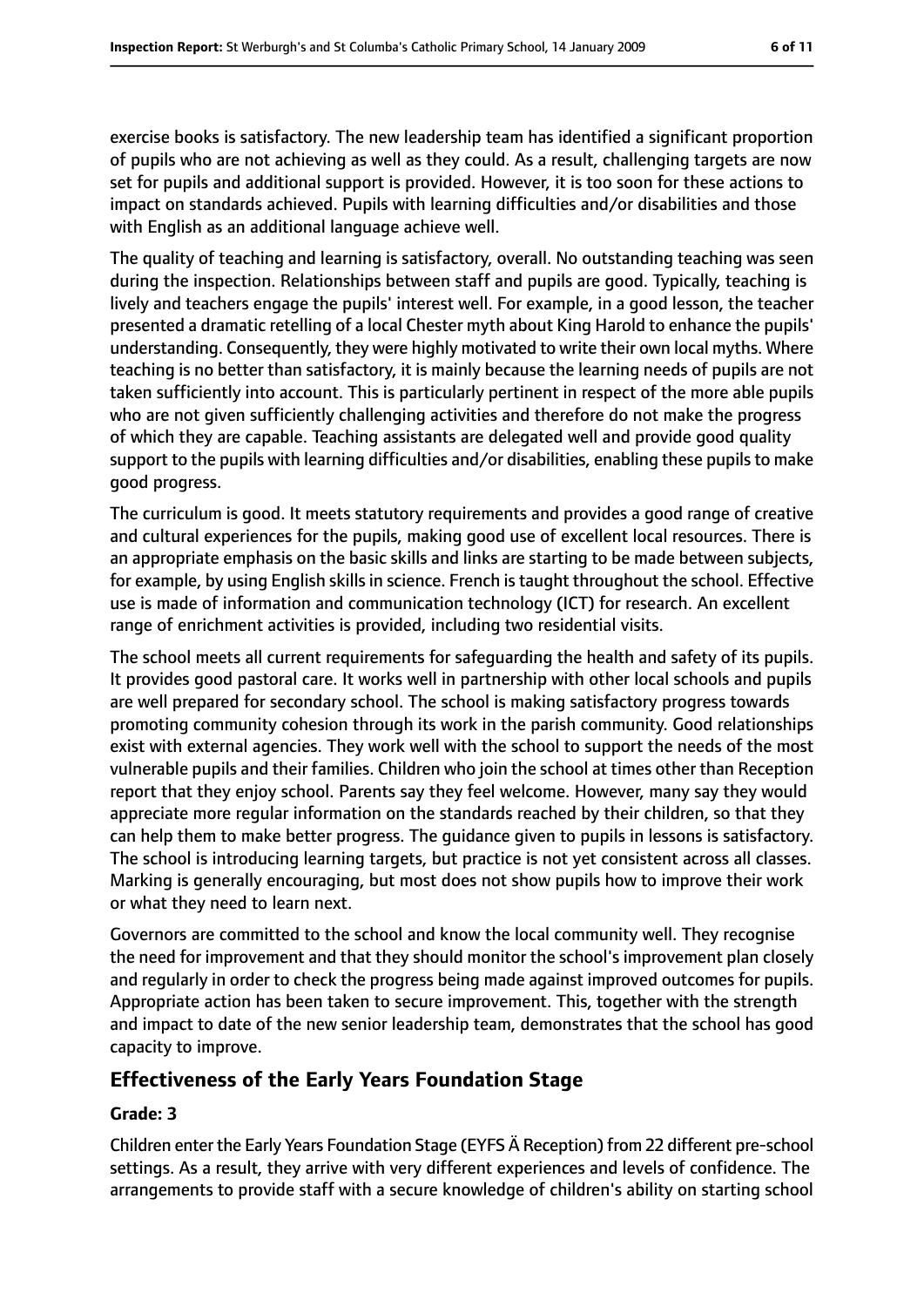are still at the early stages of development. However, in 2008, a large proportion of children started with skills, knowledge and understanding that were generally above those typical of four and five year olds nationally. After only four months in school, most children present as happy, confident and articulate, reflecting the good personal development and well-being achieved overall in the EYFS. For example, one child was able to explain to the inspector that 'an architect uses a plan to think about what he is going to build'. They listen well to the teacher and work and play together sensibly. By the time they leave Reception, the majority of children have achieved the Early Learning Goals and are ready to start the Year 1 curriculum. This represents satisfactory achievement and progress. Parents say their children enjoy school and they feel welcome to talk to the staff, though some feel they do not always have enough information about their child's progress.

The staff work together well to provide a safe, secure and caring environment for the children. The available space, which includes an outdoor and indoor area, is used confidently by children and they have easy access to all the areas of learning. Teaching is satisfactory. Children are not always provided with sufficient support to achieve their learning goals. For example, a group of children were set the task of writing the ingredients needed to make porridge, but did not have any letter cards, or sufficient adult support to help them to write the words, so their success was limited. Assessment is satisfactory. Although teachers know the ability of the children well, the tasks set do not always take enough account of this. The EYFS is affected by unavoidable disruption to staffing. The temporary EYFS leader is providing a satisfactory level of leadership and management.

## **What the school should do to improve further**

- Raise standards and achievement in all subjects at Key Stages 1 and 2, particularly for the more able pupils.
- Improve the quality of teaching and learning to be at least good throughout the school.
- Ensure that the work set for pupils takes account of what they already know in order to provide sufficient challenge for them to make at least good progress in their learning.
- Ensure that the guidance given to pupils in lessons and through marking shows them exactly how to improve their work.
- Ensure that the governing body regularly checks the school's success in achieving the priorities identified in its improvement plan in relation to improved outcomes for pupils.

A small proportion of schools whose overall effectiveness is judged satisfactory but which have areas of underperformance will have a monitoring visit by an Ofsted inspector before their next section 5 inspection.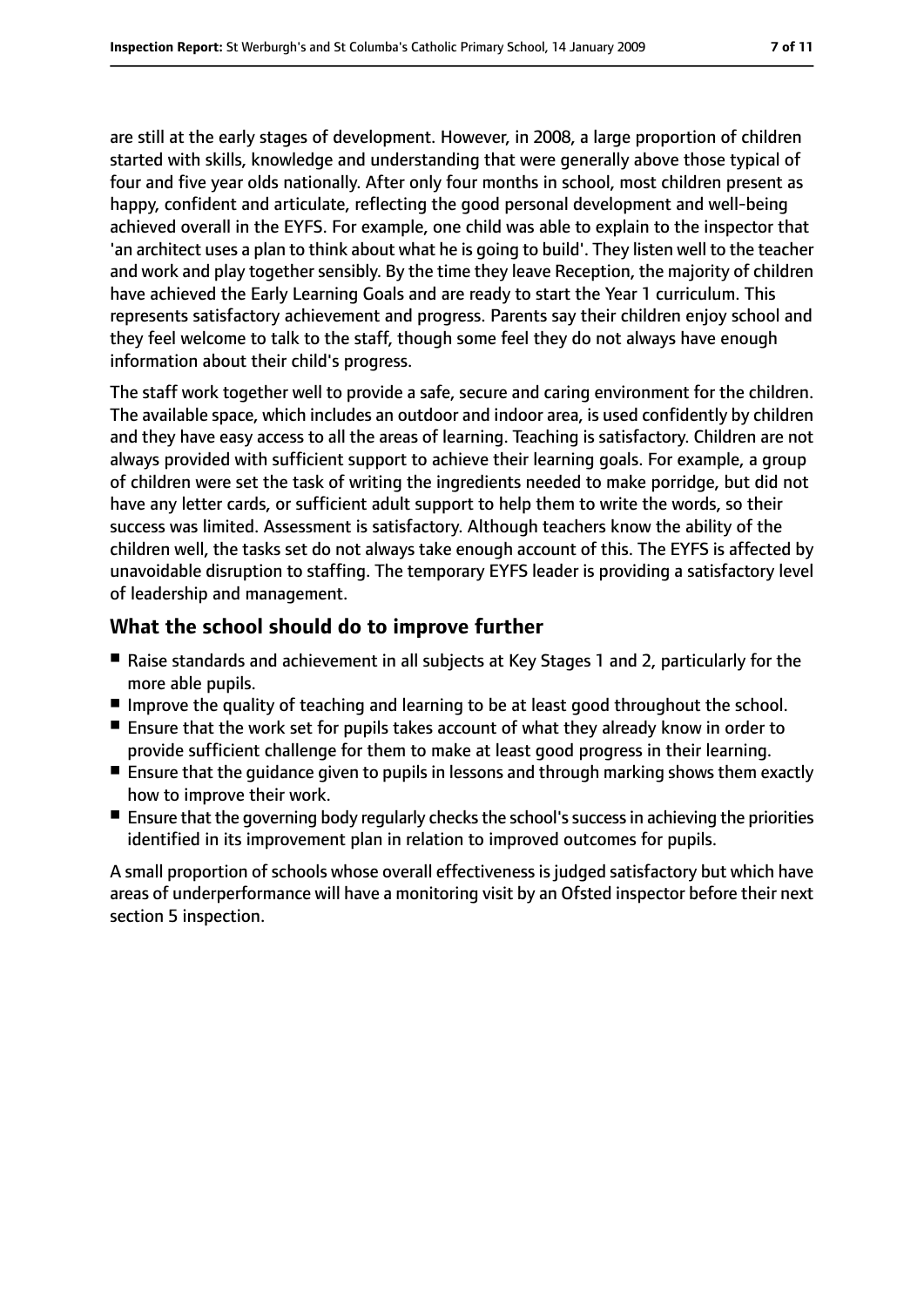**Any complaints about the inspection or the report should be made following the procedures set out in the guidance 'Complaints about school inspection', which is available from Ofsted's website: www.ofsted.gov.uk.**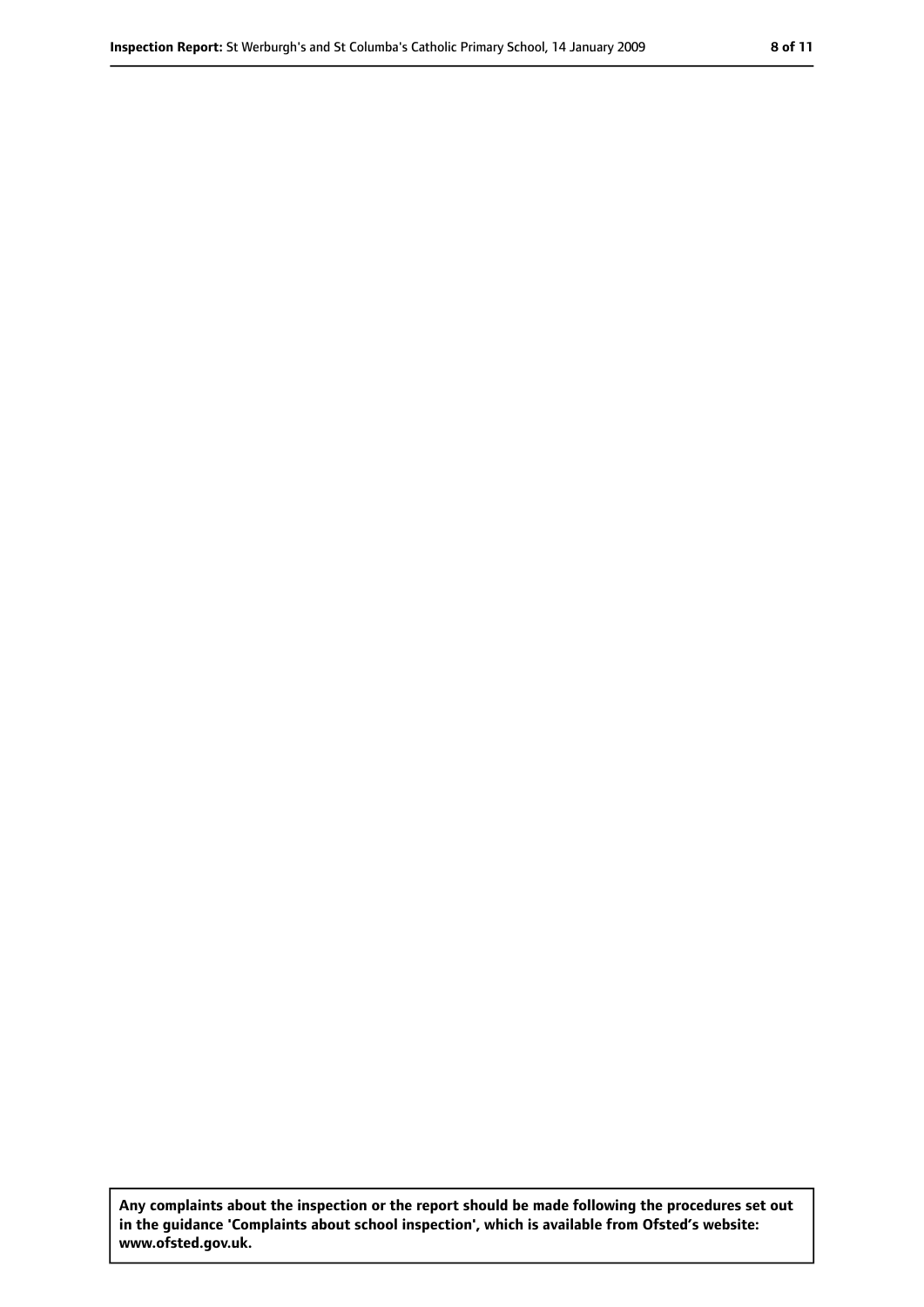## **Inspection judgements**

| Key to judgements: grade 1 is outstanding, grade 2 good, grade 3 satisfactory, and | <b>School</b>  |
|------------------------------------------------------------------------------------|----------------|
| arade 4 inadequate                                                                 | <b>Overall</b> |

## **Overall effectiveness**

| How effective, efficient and inclusive is the provision of<br>education, integrated care and any extended services in meeting the<br>needs of learners? |     |
|---------------------------------------------------------------------------------------------------------------------------------------------------------|-----|
| Effective steps have been taken to promote improvement since the last<br>inspection                                                                     | Yes |
| How well does the school work in partnership with others to promote learners'<br>well being?                                                            | २   |
| The capacity to make any necessary improvements                                                                                                         |     |

## **Effectiveness of the Early Years Foundation Stage**

| How effective is the provision in meeting the needs of children in the<br><b>EYFS?</b>       |  |
|----------------------------------------------------------------------------------------------|--|
| How well do children in the EYFS achieve?                                                    |  |
| How good are the overall personal development and well-being of the children<br>in the EYFS? |  |
| How effectively are children in the EYFS helped to learn and develop?                        |  |
| How effectively is the welfare of children in the EYFS promoted?                             |  |
| How effectively is provision in the EYFS led and managed?                                    |  |

## **Achievement and standards**

| How well do learners achieve?                                                  |  |
|--------------------------------------------------------------------------------|--|
| The standards <sup>1</sup> reached by learners                                 |  |
| How well learners make progress, taking account of any significant variations  |  |
| between groups of learners                                                     |  |
| How well learners with learning difficulties and/or disabilities make progress |  |

#### **Annex A**

<sup>&</sup>lt;sup>1</sup>Grade 1 - Exceptionally and consistently high; Grade 2 - Generally above average with none significantly below average; Grade 3 - Broadly average to below average; Grade 4 - Exceptionally low.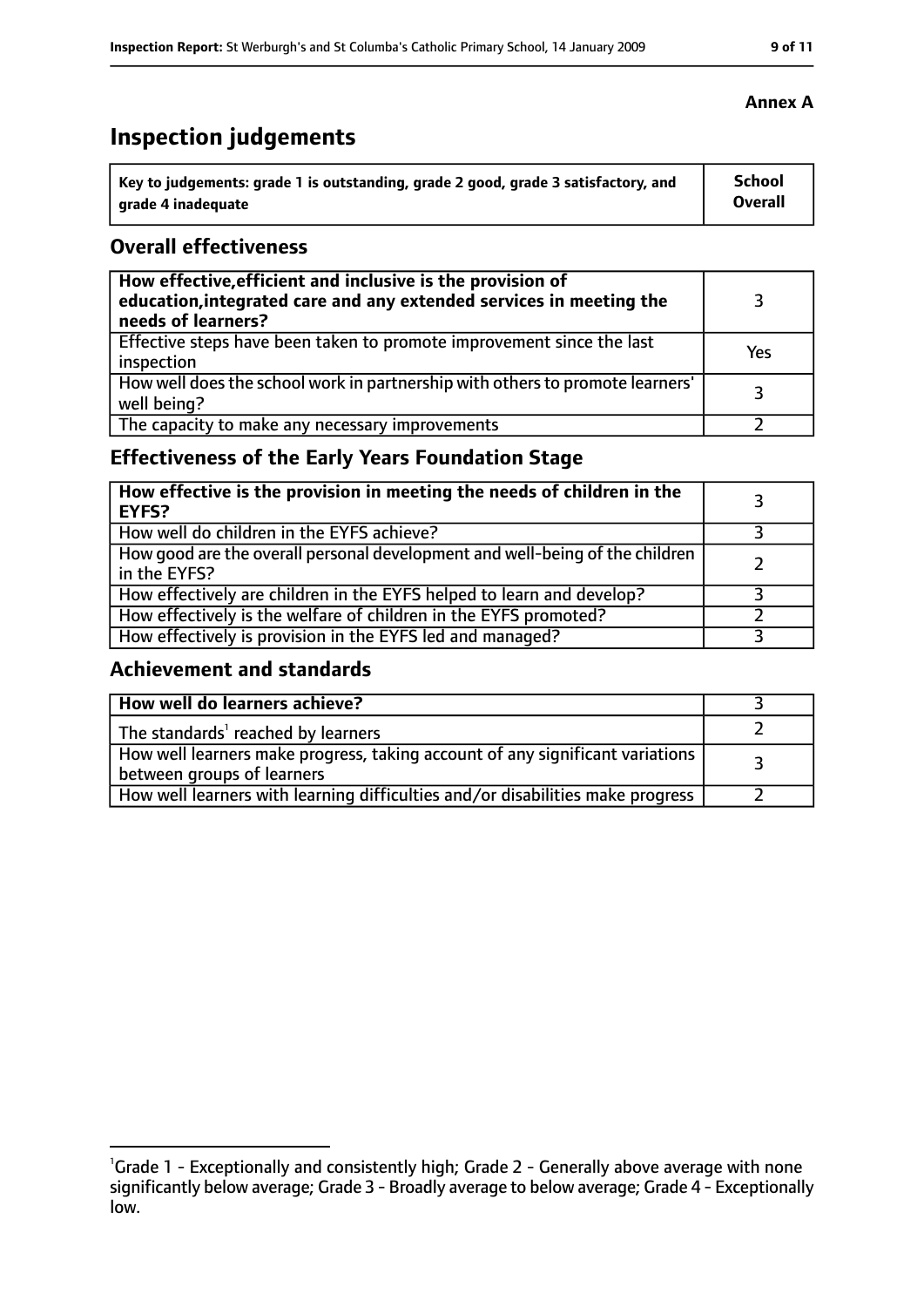## **Personal development and well-being**

| How good are the overall personal development and well-being of the<br>learners?                                 |  |
|------------------------------------------------------------------------------------------------------------------|--|
| The extent of learners' spiritual, moral, social and cultural development                                        |  |
| The extent to which learners adopt healthy lifestyles                                                            |  |
| The extent to which learners adopt safe practices                                                                |  |
| The extent to which learners enjoy their education                                                               |  |
| The attendance of learners                                                                                       |  |
| The behaviour of learners                                                                                        |  |
| The extent to which learners make a positive contribution to the community                                       |  |
| How well learners develop workplace and other skills that will contribute to<br>their future economic well-being |  |

## **The quality of provision**

| $\mid$ How effective are teaching and learning in meeting the full range of<br>  learners' needs?       |  |
|---------------------------------------------------------------------------------------------------------|--|
| How well do the curriculum and other activities meet the range of needs and<br>  interests of learners? |  |
| How well are learners cared for, quided and supported?                                                  |  |

## **Leadership and management**

| How effective are leadership and management in raising achievement<br>and supporting all learners?                                              |               |
|-------------------------------------------------------------------------------------------------------------------------------------------------|---------------|
| How effectively leaders and managers at all levels set clear direction leading<br>to improvement and promote high quality of care and education |               |
| How effectively leaders and managers use challenging targets to raise standards                                                                 | 3             |
| The effectiveness of the school's self-evaluation                                                                                               | $\mathcal{P}$ |
| How well equality of opportunity is promoted and discrimination eliminated                                                                      | 3             |
| How well does the school contribute to community cohesion?                                                                                      | 3             |
| How effectively and efficiently resources, including staff, are deployed to<br>achieve value for money                                          |               |
| The extent to which governors and other supervisory boards discharge their<br>responsibilities                                                  | 3             |
| Do procedures for safequarding learners meet current government<br>requirements?                                                                | Yes           |
| Does this school require special measures?                                                                                                      | No            |
| Does this school require a notice to improve?                                                                                                   | No            |